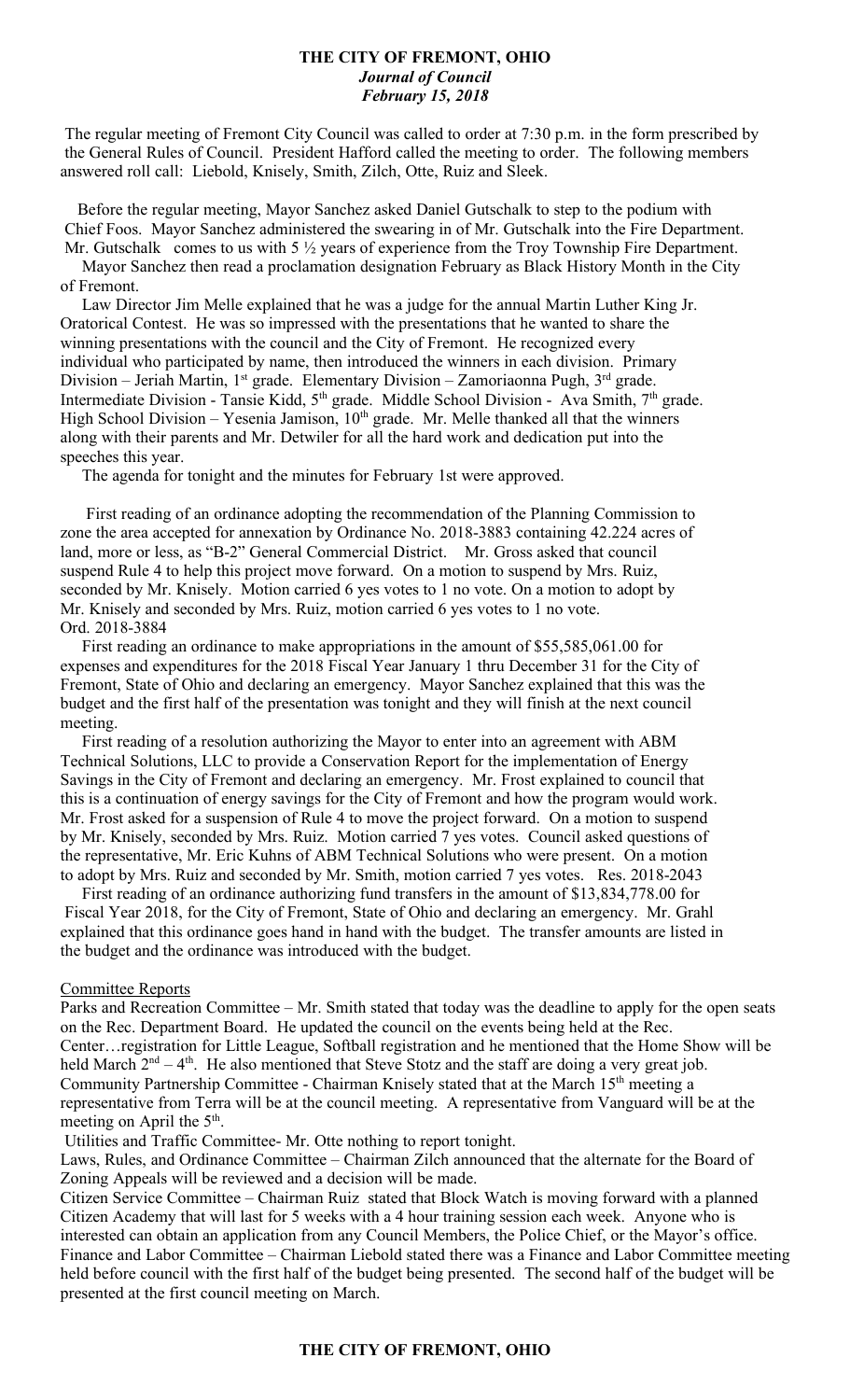# *Journal of Council*

Government and Economic Development Committee - Chairman Sleek stated that he had the chance to work with Chief Foos concerning the abandon building throughout the city. He thanked the Chief for explaining the procedures for such building and he thought we are going in the right direction. Mr. Sleek thanked retired Policeman Dick Cook for his years of service. Mr. Sleek thank Mr. Frost and Mr. Guhn for their help with the light at K-Mart. He commented on the Napa business at the Potter Village will be holding a Grand Opening.

Kristy Bilger, Executive Director of Downtown Fremont, Inc. passed out flyers concerning the Easter Bunnies arrival on March 24<sup>th</sup>. She mentioned that she attended the Terra State College State of the College event. The annual report for the college was passed out and discussed along with the upcoming housing units and the return to sports at the college with their new mascot the Terra Titan.

## Department Heads

Mr. Frost nothing to report.

Chief Bliss commented on the incident in Florida with the school shooting. He stated that Mr. Detwiler and himself had a meeting earlier this morning and discussed the situation. He stated that were the schools have done some proactive training; they both agree that they need to do more with not only the schools, but the department as well. He mentioned the two officers killed in the Westerville shooting incident. He stated that the Fremont Police Department would be represented during the funeral services for these individuals. Chief Bliss stated that a new dispatcher will be begin working on Sunday, Ashley Slaughterbach and that Jim Burkin has been named the new School Resource Officer.

Chief Foos commented on the amazing speeches that he heard at the beginning of council.

## Elected Officials

Mayor Sanchez also commented on the speeches and how nice it was to see the city council chambers filled. Mr. Melle mentioned that maybe next year all the winners could speak next year. He encouraged the citizens to attend the contest next year and see up close and personal, the future of our city. Mayor Sanchez congratulated the  $7<sup>th</sup>$  grade girls' basketball team on a perfect  $16 - 0$  record. Mr. Grahl thanked Mr. Melle for organizing the presentation of the speakers tonight they were posed and very well presented.

## Council Comments

Mr. Liebold gave an explanation about his vote about the Planning Commission ordinance voted on earlier. He stated that he wants the city to grow from the inside out, not the outside in with new businesses and building within the city limits. He stated that we already have water lines, sewer lines that can be utilized. Mr. Liebold congratulated the Celek Family of Fremont on having a Super Bowl winner in their family. He wished good luck to the winter sports of both high schools as they enter tournament time. Mr. Zilch thanked Mr. Melle for getting the speakers together and thanked those who have worked on the budget.

Mrs. Ruiz stated that she was amazed at the growth of Terra Tech. She graduated with an Associate Degree and in Real Estate in 1974. She congratulated the new firefighter, Daniel Gutschalk. She was in awe of the children who presented their speeches. She also thanked congress woman Marcy Kaptur for honoring all Veterans on the start of Veterans Week on February 12<sup>th</sup> at the VA Out Patent Clinic in Toledo. It is important to remember all veterans and those who gave their lives, such as her husband Antonio Ruiz, for our country. She paid tribute to Virgil Howey, who was Mrs. Haffords father and her first broker. Mr. Knisely stated the speakers were great this evening. He gave his condolences to the families in Florida. He encouraged citizens to keep shopping in Fremont, Ohio.

Mr. Otte was impressed with the speeches this evening. Birchard Historical District is now accepting membership. He mentioned the beauty of the Sandusky River and encourages others to enjoy the resource. He suggested Fishes in Downtown Fremont such as they do with Frogs in Toledo.

Mr. Smith he thanked the students who presented this evening. He stated with the tragedy of the Florida event, that the students tonight gave us hope for the future. Hayes Presidential Center will be hosting Congressman Jim Jordan will be there at 1:00 p.m. doing Presidential Trivia with the youth on Monday, February 12th. He suggested it would be a great time to visit the museum and the house. Mr. Smith mentioned the passing of Barbara Tuckerman and offered his condolences to the family and commented on her accomplishments during her political career. He stated that he attended the St. Joe pancake festival and the spaghetti dinner. He also welcomed Daniel Gutschalk to the Fire Department. Mr. Smith also mentioned that he attended Hayes Elementary and that many of the winners from the contest attended Hayes….once a Hayes Lion, Always a Hayes Lion.